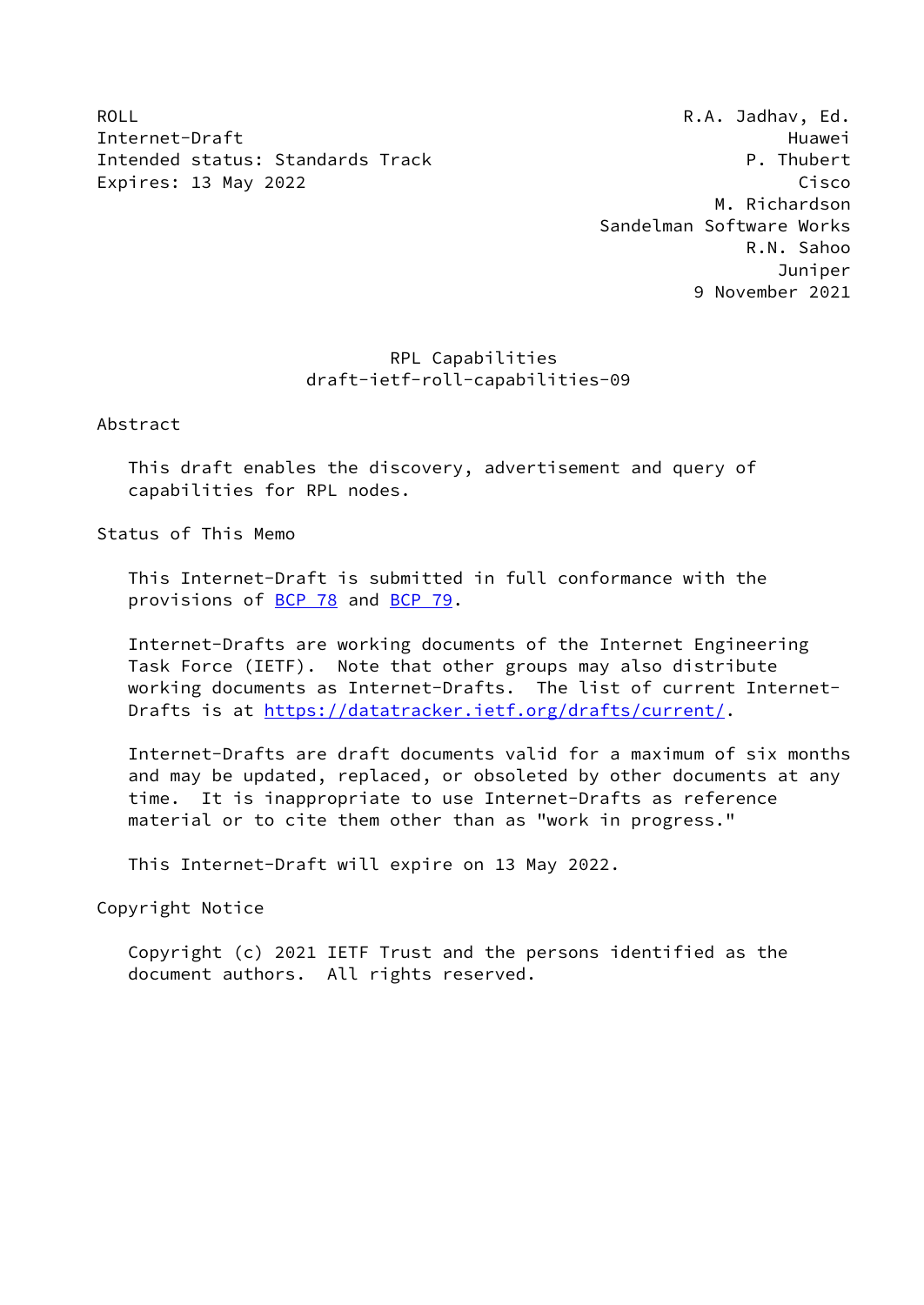This document is subject to **[BCP 78](https://datatracker.ietf.org/doc/pdf/bcp78)** and the IETF Trust's Legal Provisions Relating to IETF Documents ([https://trustee.ietf.org/](https://trustee.ietf.org/license-info) [license-info](https://trustee.ietf.org/license-info)) in effect on the date of publication of this document. Please review these documents carefully, as they describe your rights and restrictions with respect to this document. Code Components extracted from this document must include Simplified BSD License text as described in Section 4.e of the [Trust Legal Provisions](https://trustee.ietf.org/license-info) and are provided without warranty as described in the Simplified BSD License.

Table of Contents

|                                                                                     | $\overline{3}$              |
|-------------------------------------------------------------------------------------|-----------------------------|
| Requirements Language and Terminology $\dots \dots \dots$<br>1.1.                   | $\overline{3}$              |
| 1.2. What are Capabilities?                                                         | $\overline{4}$              |
|                                                                                     | $\overline{4}$              |
| 2.1. How are Capabilities different from existing RPL                               |                             |
|                                                                                     | $\overline{4}$              |
|                                                                                     | $\overline{5}$              |
| Capability Control Message Option<br>3.1.                                           | $\overline{5}$              |
| 3.2. Capabilities Handshake                                                         | $\overline{6}$              |
|                                                                                     | 6                           |
|                                                                                     |                             |
| $4.1.1.$ Capability Type List Control Option                                        | $\frac{6}{7}$               |
|                                                                                     |                             |
| $4.1.3$ . Base rules for CAPQ handling                                              |                             |
| 4.2. Capability Set Response (CAPS)                                                 | $\frac{7}{7}$ $\frac{8}{9}$ |
|                                                                                     |                             |
| $\overline{5}$ . Guidelines for defining new capabilities                           |                             |
| $5.1$ . Handling Capability flags                                                   | $\frac{8}{8}$               |
| $5.1.1$ . Rules to handle capabilities flag                                         | 9                           |
|                                                                                     |                             |
| 6.1. Capability Indicators                                                          | $\frac{9}{9}$               |
| $6.1.1.$ Format of Capability Indicators 9                                          |                             |
| 6.2. Routing Resource Capability                                                    | 10                          |
| $6.2.1$ . Format of Routing Resource Capability                                     | 10                          |
|                                                                                     |                             |
| 8.                                                                                  |                             |
| New option: Capabilities $\ldots \ldots \ldots \ldots \ldots \frac{11}{11}$<br>8.1. |                             |
| 8.2.                                                                                |                             |
|                                                                                     |                             |
| New Registry for CAPQ Flags $\ldots$ 12<br>8.3.                                     |                             |
| New Registry for Capabilities Flags $\underline{12}$<br>8.4.                        |                             |
| New Registry for Capabilities Indicators $\cdots$ 13<br>8.5.                        |                             |
|                                                                                     |                             |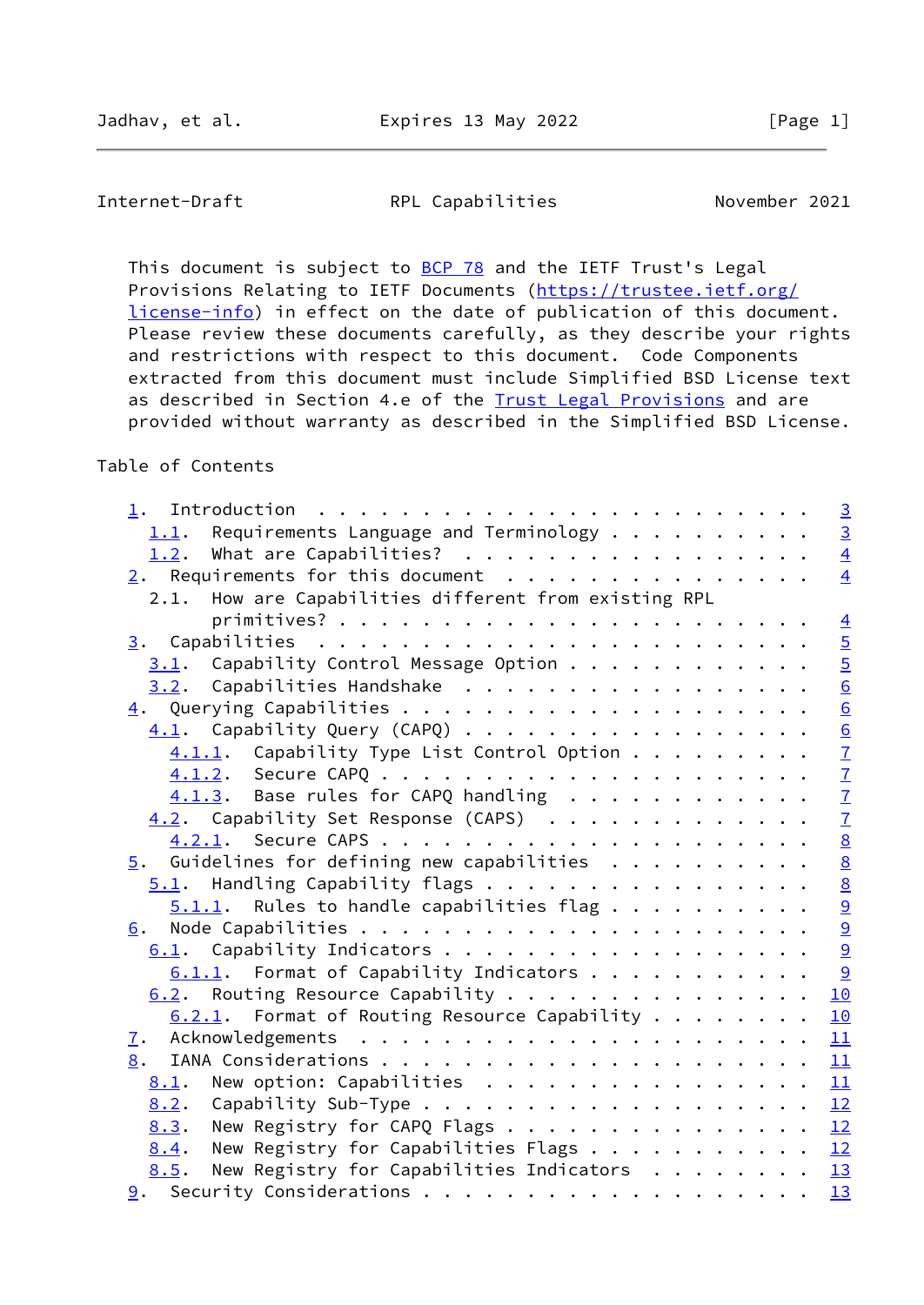|                                                      | 10.1. Normative References 13     |  |  |  |  |  |  |  |  |  |  |  |
|------------------------------------------------------|-----------------------------------|--|--|--|--|--|--|--|--|--|--|--|
|                                                      | 10.2. Informative References 14   |  |  |  |  |  |  |  |  |  |  |  |
| Appendix A. Capability Handshake Example $\cdots$ 14 |                                   |  |  |  |  |  |  |  |  |  |  |  |
|                                                      | A.1. Query supported Cap Types 14 |  |  |  |  |  |  |  |  |  |  |  |

| Jadhav, et al. | Expires 13 May 2022 |  | [Page 2] |  |
|----------------|---------------------|--|----------|--|
|                |                     |  |          |  |

<span id="page-2-1"></span>

| Internet-Draft | RPL Capabilities                  |  |  | November 2021 |
|----------------|-----------------------------------|--|--|---------------|
|                | A.2. Query specific Cap Set 15    |  |  |               |
|                | A.3. CAPS with partial Cap Set 15 |  |  |               |
|                |                                   |  |  |               |

#### <span id="page-2-0"></span>[1](#page-2-0). Introduction

 RPL [\[RFC6550](https://datatracker.ietf.org/doc/pdf/rfc6550)] specifies a proactive distance-vector based routing scheme. The protocol creates a DAG-like structure which operates with a given "Mode of Operation" (MOP) determining the minimal and mandatory set of primitives to be supported by all the participating nodes.

 This document adds a notion of capabilities using which nodes in the network could inform its peers about its additional capabilities. This document highlights the differences of capabilities from that of Mode of operation and explains the necessity of it.

#### <span id="page-2-2"></span>[1.1](#page-2-2). Requirements Language and Terminology

 The key words "MUST", "MUST NOT", "REQUIRED", "SHALL", "SHALL NOT", "SHOULD", "SHOULD NOT", "RECOMMENDED", "MAY", and "OPTIONAL" in this document are to be interpreted as described in [RFC 2119 \[RFC2119](https://datatracker.ietf.org/doc/pdf/rfc2119)].

 MOP: Mode of Operation. Identifies the MOP of the RPL Instance as administratively provisioned at and distributed by the DODAG root.

MOPex: Extended MOP: As defined in [[I-D.ietf-roll-mopex\]](#page-14-4).

 Capabilities: Additional features or capabilities that are supported by the node.

Cap: Abbreviated term used for Capability.

Caps: Abbreviated term used for Capabilities.

DAO: DODAG Advertisement Object. An RPL message used to advertise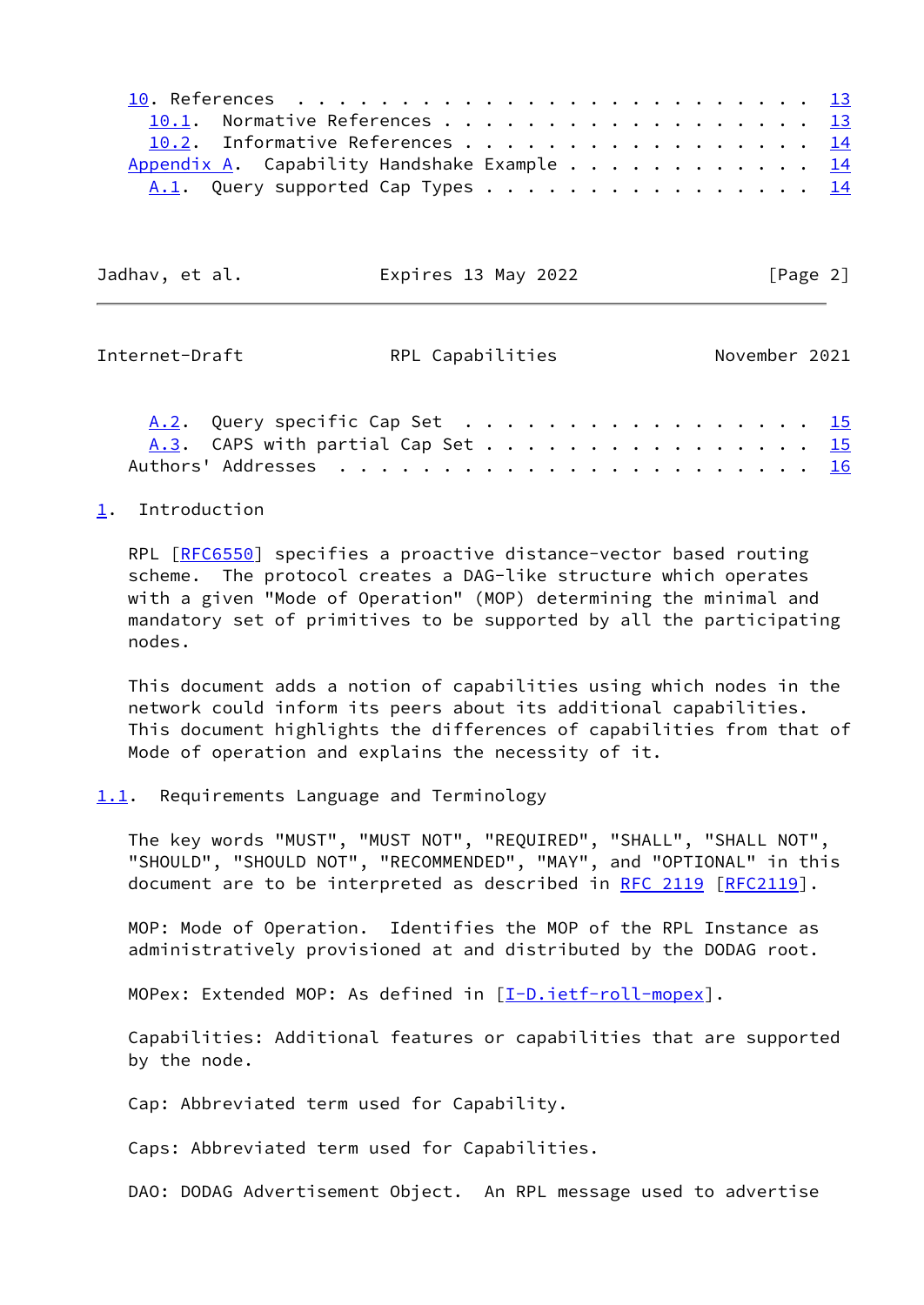the target information in order to establish routing adjacencies.

 DIO: DODAG Information Object. An RPL message initiated by the root and is used to advertise the network configuration information.

Current parent: Parent 6LR node before switching to the new path.

NPDAO: No-Path DAO. A DAO message which has target with lifetime 0.

 Upstream path/direction: Path or direction from the node to the Root in a DAG.

| Jadhav, et al. | Expires 13 May 2022 | [Page 3] |
|----------------|---------------------|----------|
|----------------|---------------------|----------|

<span id="page-3-1"></span>Internet-Draft RPL Capabilities November 2021

 Downstream path/direction: Path or direction to the node from the Root in a DAG.

This document uses terminology described in [\[RFC6550](https://datatracker.ietf.org/doc/pdf/rfc6550)]. For the sake of readability all the known relevant terms are repeated in this section.

<span id="page-3-0"></span>[1.2](#page-3-0). What are Capabilities?

 Currently RPL specification does not have a mechanism whereby a node can signal the set of features that are available on its end. Such a mechanism could help the root to advertise its capabilities and in response also determine some advanced information about the capabilities of the joining nodes. This document defines Capabilities which could be supported by the nodes and handshaked as part of RPL signaling. Capabilities are embedded as an RPL Control Message Option as defined in **Section [6.7 of \[RFC6550\]](https://datatracker.ietf.org/doc/pdf/rfc6550#section-6.7)**.

<span id="page-3-2"></span>[2](#page-3-2). Requirements for this document

Following are the requirements considered for this documents:

- REQ1: Backwards compatibility. The new options and new fields in the DIO message should be backward compatible i.e. if there are nodes which support old MOPs they could still operate in their own instances.
- REQ2: Optional capabilities handshake. Capabilities are features, possibly optional, which could be handshaked between the nodes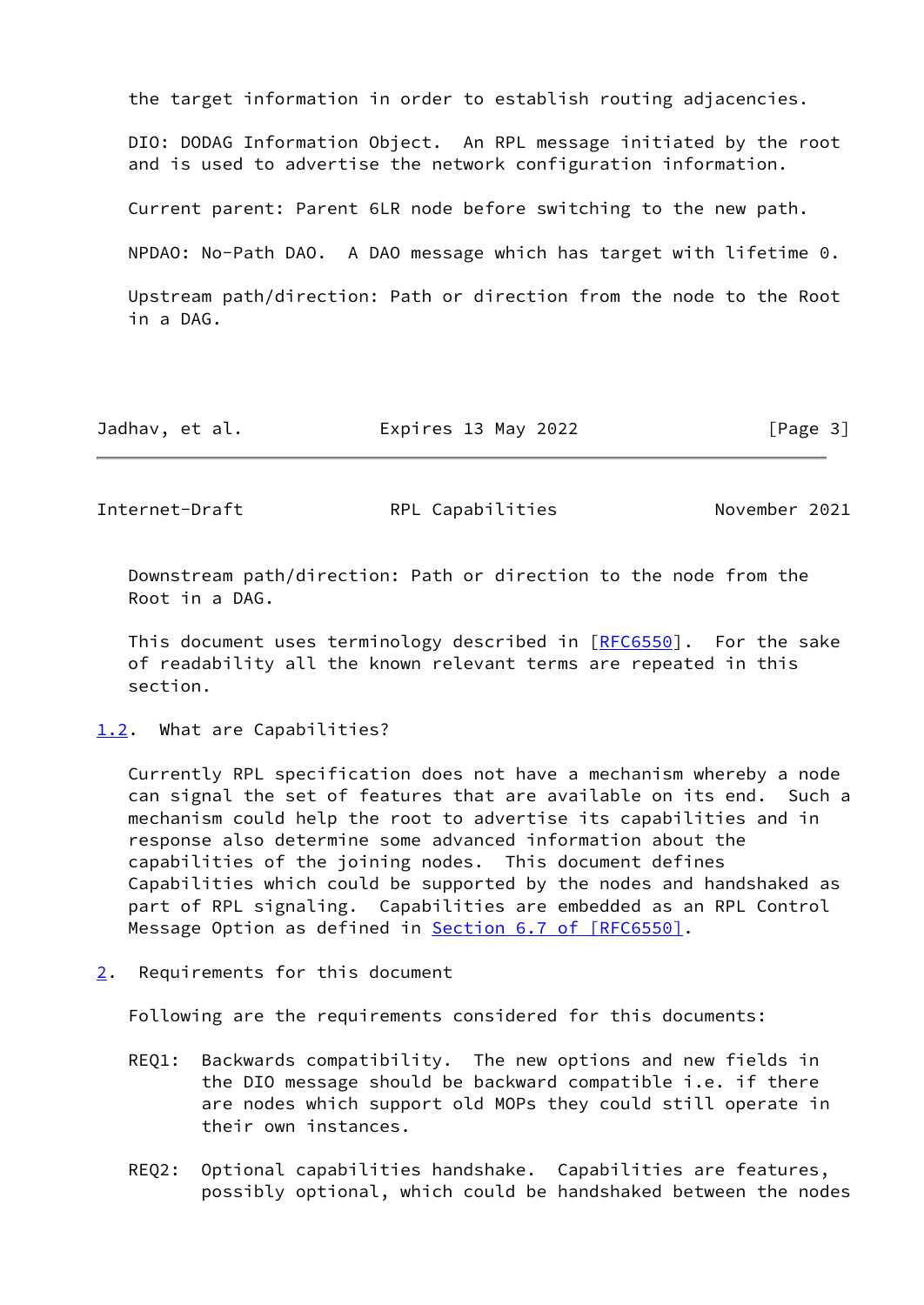and the root within an RPL Instance.

 REQ3: Capabilities handshake could be optionally added with existing MOPs. Capabilities been optional in nature could be put to use with existing MOPs. Capabilities and MOP-extension is mutually independent i.e. a DIO can have a capabilities option, MOP-extension option or both in the same message.

REQ4: Capabilities could be explicitly queried.

<span id="page-4-3"></span>[2.1](#page-4-3). How are Capabilities different from existing RPL primitives?

 The Mode of Operation (MOP) field in RPL mandates the operational requirement for the nodes joining as routers. MOP and DIO Configuration Option is strictly controlled by the Root node in RPL. Intermediate 6LRs cannot modify these fields. Also, the MOP never changes for the lifetime of the RPL Instance. Changes in DIO Configuration Option are possible but are rare. Capabilities, on the other hand, might change more dynamically.

| Jadhav, et al. | Expires 13 May 2022 | [Page 4] |
|----------------|---------------------|----------|
|----------------|---------------------|----------|

<span id="page-4-1"></span>Internet-Draft RPL Capabilities November 2021

 RPL DIO message also carries routing metrics and constraints as specified in [\[RFC6551](https://datatracker.ietf.org/doc/pdf/rfc6551)]. Metrics and constraints are used as part of objective function which aids in node's rank calculation. A router may use capabilities carried in DIO message as additional metrics/ constraints. However, capabilities have a larger scope and may be carried in other messages other than DIO and can flow in both the directions (upstream and downstream).

<span id="page-4-0"></span>[3](#page-4-0). Capabilities

 Handling of Capabilities MUST be supported if the network uses MOPex [\[I-D.ietf-roll-mopex](#page-14-4)].

 Note that capabilities and MOPex are mutually exclusive and it is possible for an implementation to support either or both of the options.

<span id="page-4-2"></span>[3.1](#page-4-2). Capability Control Message Option

0 1 2 3 0 1 2 3 4 5 6 7 8 9 0 1 2 3 4 5 6 7 8 9 0 1 2 3 4 5 6 7 8 9 0 1 +-+-+-+-+-+-+-+-+-+-+-+-+-+-+-+-+-+-+-+-+-+-+-+-+-+-+-+-+-+-+-+-+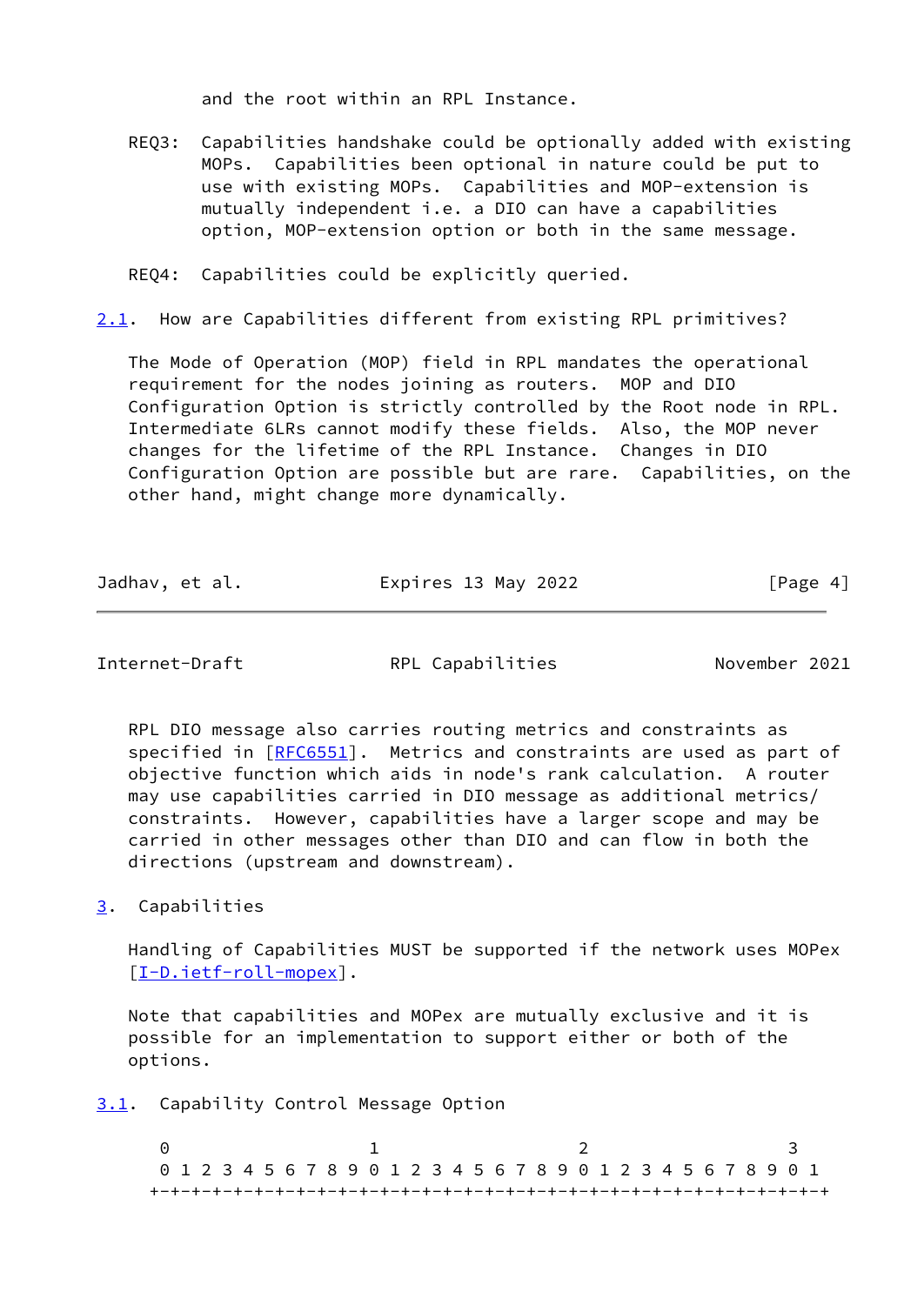| Type = TODO | Option Length | Capabilities TLVs +-+-+-+-+-+-+-+-+-+-+-+-+-+-+-+-+-+-+-+-+-+-+-+-+-+-+-+-+-+-+-+-+

## Figure 1: Capabilities Option

 Multiple capabilities could be sent in the same message. The length field allows the message parser to skip the capability TLV parsing.

0 1 2 3 0 1 2 3 4 5 6 7 8 9 0 1 2 3 4 5 6 7 8 9 0 1 2 3 4 5 6 7 8 9 0 1 +-+-+-+-+-+-+-+-+-+-+-+-+-+-+-+-+-+-+-+-+-+-+-+-+-+-+-+-+-+-+-+-+  $\textsf{CapType}$  | Len |J|I|C| Flags | ... +-+-+-+-+-+-+-+-+-+-+-+-+-+-+-+-+-+-+-+-+-+-+-+-+-+-+-+-+-+-+-+-+

Figure 2: Capabilities TLV

 Every capability is identified by its type and it may have an optional Capability Info. Note that a given capability may or may not be diseminated with additional information depending on the scope of the capability indicated by the I bit.

 Len: 8-bit unsigned integer, representing the length in octets of the TLV, not including the CapType, Length and Flags fields.

J = Join only as leaf if capability not understood.

| Jadhav, et al. | Expires 13 May 2022 | [Page 5] |
|----------------|---------------------|----------|
|----------------|---------------------|----------|

<span id="page-5-1"></span>

| Internet-Draft | RPL Capabilities | November 2021 |  |
|----------------|------------------|---------------|--|
|                |                  |               |  |

I = Ignore the message if this capability is not understood.

 C = Flag indicating that the capability MUST be copied in the downstream message.

<span id="page-5-0"></span>[3.2](#page-5-0). Capabilities Handshake

 The root node could advertise the set of capabilities it supports in the DIO message. A node could take advantage of the knowledge that the root supports a particular capability. Similarly a node could advertise its capabilities in the DAO message using the capability control message option defined in this document. Capabilities advertised by non-root nodes are strictly a subset of the capabilities advertised by the root.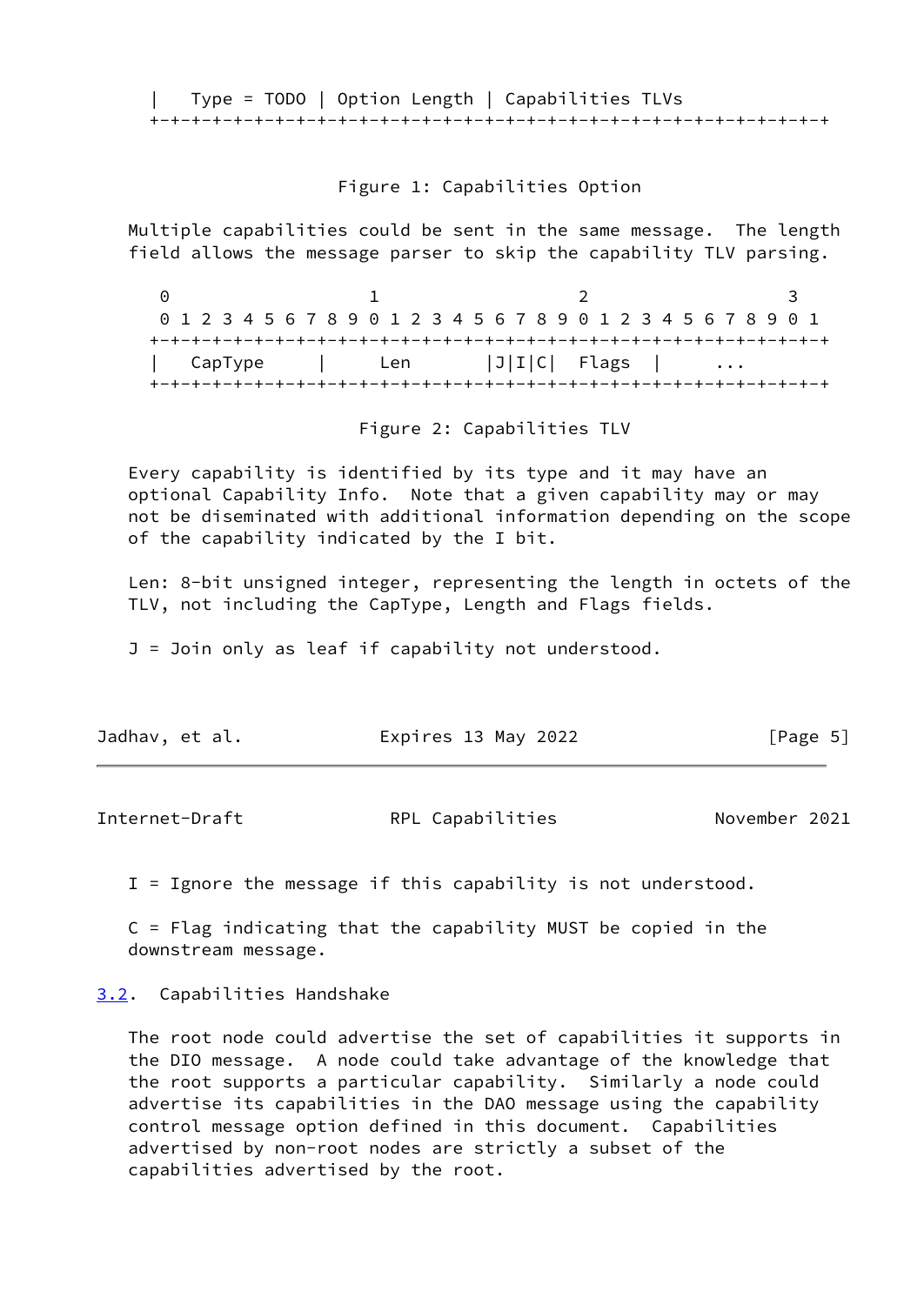In storing MOP, the DAO message from the 6LR could contain multiple target options because of the DAO-Aggregation. The targets of the capabilities option are indicated by one or more Target options that precede the Capabilities Option. This handling is similar to the Transit Information Option as supported in Section [6.7.8. of](https://datatracker.ietf.org/doc/pdf/rfc6550#section-6.7.8)  [\[RFC6550\]](https://datatracker.ietf.org/doc/pdf/rfc6550#section-6.7.8).

<span id="page-6-0"></span>[4](#page-6-0). Querying Capabilities

 Nodes may be interested in knowing the capabilities of another node before taking an action. For e.g., Consider [\[I-D.ietf-roll-dao-projection](#page-15-3)], the Root may want to know the capabilities of the nodes along a network segment before it initiates a projected DAO to install the routes along that segment.

 Caps can be carried in existing RPL Control messages as Control Options, however Caps can also be queried explicitly. This section provides a way for a node to query capability set of another node. The capability query and subsequent response messages are directly addressed between the two peers.

<span id="page-6-1"></span>[4.1](#page-6-1). Capability Query (CAPQ)

0 1 2 3 0 1 2 3 4 5 6 7 8 9 0 1 2 3 4 5 6 7 8 9 0 1 2 3 4 5 6 7 8 9 0 1 +-+-+-+-+-+-+-+-+-+-+-+-+-+-+-+-+-+-+-+-+-+-+-+-+-+-+-+-+-+-+-+-+ | RPLInstanceID | Flags | reserved | CAPQSequence | +-+-+-+-+-+-+-+-+-+-+-+-+-+-+-+-+-+-+-+-+-+-+-+-+-+-+-+-+-+-+-+-+  $Option(s) \ldots$ +-+-+-+-+-+-+-+-+

Figure 3: CAPQ base object

| Jadhav, et al. | Expires 13 May 2022 | [Page 6] |
|----------------|---------------------|----------|
|----------------|---------------------|----------|

<span id="page-6-2"></span>Internet-Draft **RPL Capabilities** November 2021

 CAPQSequence: One byte, Sequence number sent by the CAPQ sender which is reflected back by the responder in the CAPS message.

Flags: One byte, set to zero by sender, ignored by receiver.

reserved: One byte, set to zero by sender, ignored by receiver.

CAPQ base object may be followed by one or more options. The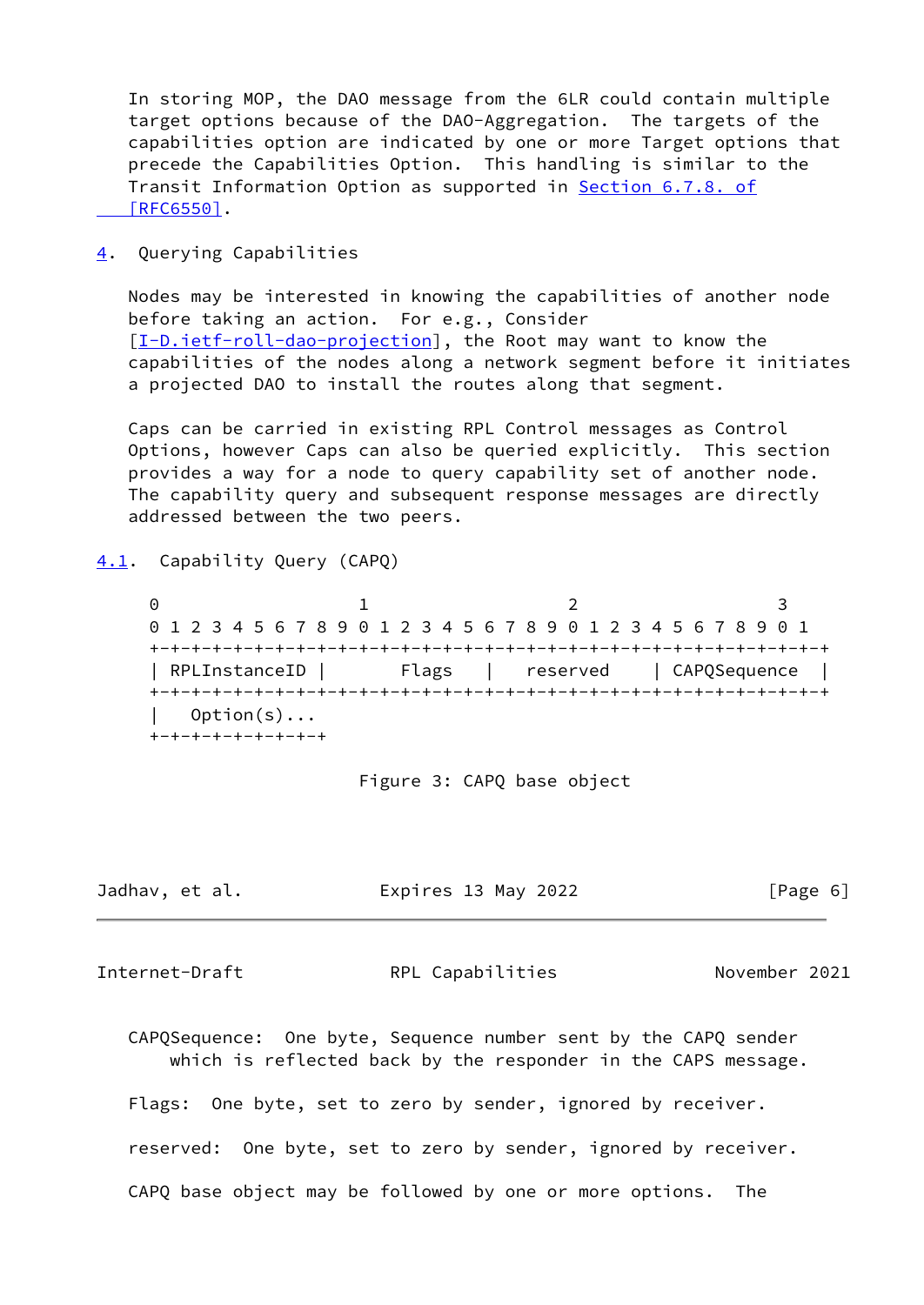Capability Type List Control Option Figure 4 is used to carry a set of capability types to query about.

 If the sender does not send Figure 4 option, this would indicate that the node intends to query the capability type list Figure 4 supported by the target node.

<span id="page-7-0"></span>[4.1.1](#page-7-0). Capability Type List Control Option

0 1 2 3 0 1 2 3 4 5 6 7 8 9 0 1 2 3 4 5 6 7 8 9 0 1 2 3 4 5 6 7 8 9 0 1 +-+-+-+-+-+-+-+-+-+-+-+-+-+-+-+-+-+-+-+-+-+-+-+-+-+-+-+-+-+-+-+-+ | Type = TODO | Option Length | CapType1 | CapType2 | +-+-+-+-+-+-+-+-+-+-+-+-+-+-+-+-+-+-+-+-+-+-+-+-+-+-+-+-+-+-+-+-+ | CapType3 | ..... +-+-+-+-+-+-+-+-+-+-+-+-+

Figure 4: Capability Type List Control Option

<span id="page-7-1"></span>[4.1.2](#page-7-1). Secure CAPQ

A Secure CAPQ message follows the format in [\[RFC6550](https://datatracker.ietf.org/doc/pdf/rfc6550)] Figure 7, where the base message format is the CAPQ message shown in Figure 3.

<span id="page-7-2"></span>[4.1.3](#page-7-2). Base rules for CAPQ handling

 A CAPQ message may get dropped or lost in the transit. The sender of CAPQ MAY retry the CAPQ message after some delay. The delay SHOULD NOT be less than 1 second.

<span id="page-7-3"></span>[4.2](#page-7-3). Capability Set Response (CAPS)

0 1 2 3 0 1 2 3 4 5 6 7 8 9 0 1 2 3 4 5 6 7 8 9 0 1 2 3 4 5 6 7 8 9 0 1 +-+-+-+-+-+-+-+-+-+-+-+-+-+-+-+-+-+-+-+-+-+-+-+-+-+-+-+-+-+-+-+-+ | RPLInstanceID | Flags | Reserved | CAPQSequence | +-+-+-+-+-+-+-+-+-+-+-+-+-+-+-+-+-+-+-+-+-+-+-+-+-+-+-+-+-+-+-+-+ | Option(s)... +-+-+-+-+-+-+-+-+

Jadhav, et al. Expires 13 May 2022 [Page 7]

<span id="page-7-4"></span>Internet-Draft RPL Capabilities November 2021

Figure 5: CAPS base object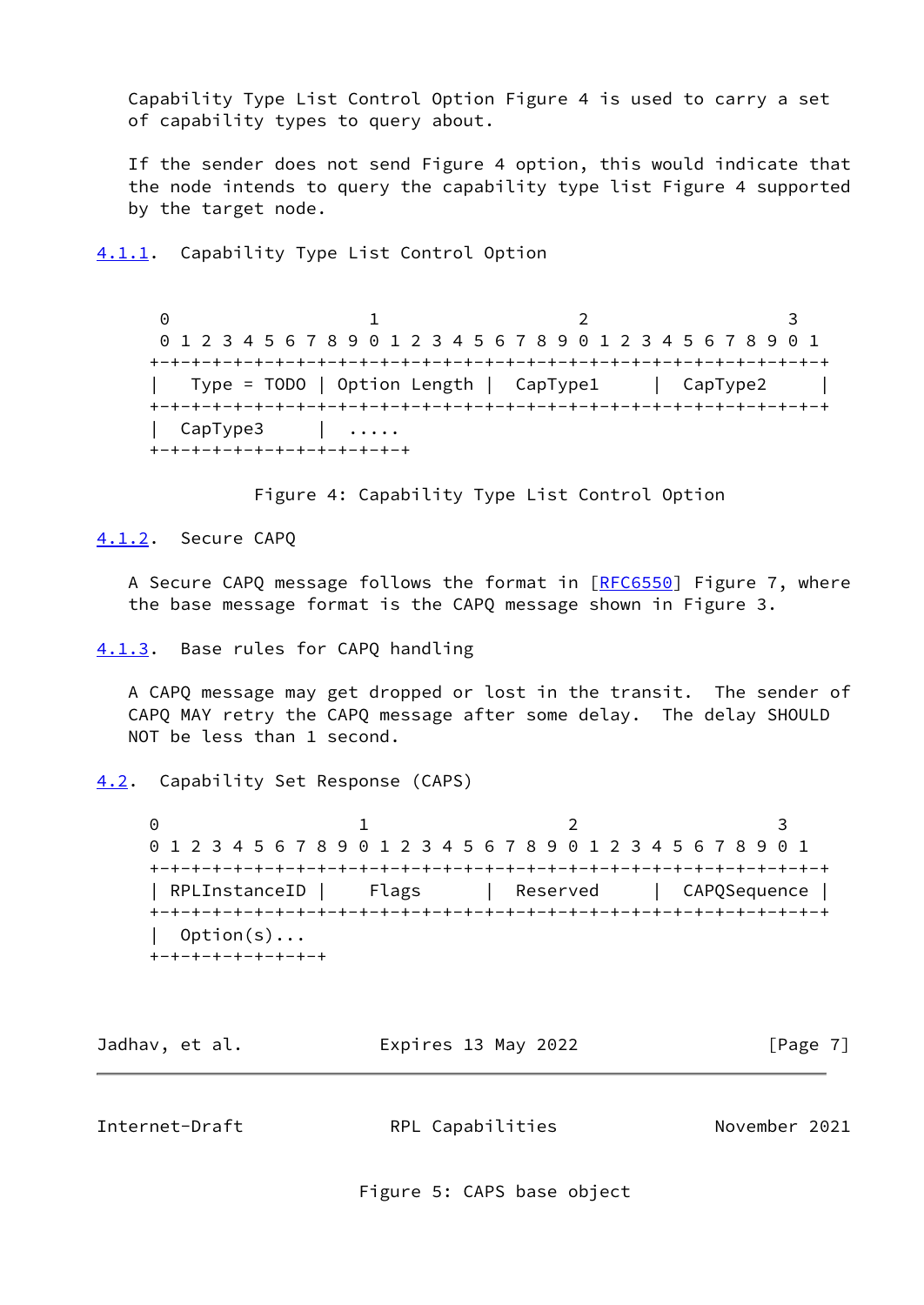Flags: One byte, set to zero by sender, ignored by receiver.

reserved: One byte, set to zero by sender, ignored by receiver.

 CAPQSequence: One byte, Sequence number copied from CAPQSequence received in the CAPQ message.

 CAPS message SHOULD contain the capability set Figure 1 queried by the CAPQ sender. If the target node does not support subset of the queried capabilities then the Figure 4 option with the unsupported cap-types SHOULD be sent back indicating the queried capabilities not-supported by the target node. For an example, check [Appendix A.3](#page-16-1)

 If the CAPQ message does not contain any Figure 4 option then the receiver MUST respond with the cap types it supports using Figure 4.

 If the capability set cannot be transmitted in a single message (for e.g., because of MTU limitations) then multiple CAPS messages could be used. All the CAPS message MUST use the same CAPQSequence number copied from the corresponding CAPQ message.

<span id="page-8-0"></span>[4.2.1](#page-8-0). Secure CAPS

A Secure CAPS message follows the format in [\[RFC6550](https://datatracker.ietf.org/doc/pdf/rfc6550)] Figure 7, where the base message format is the CAPS message shown in Figure 5.

<span id="page-8-1"></span>[5](#page-8-1). Guidelines for defining new capabilities

 This section provides guidelines/recommendations towards defining new capabilities. Note that the capabilities might be carried as part of the multicast messaging such as DIO and hence the set should be used in restrictive manner as far as possible.

<span id="page-8-2"></span>[5.1](#page-8-2). Handling Capability flags

 A node MUST drop or discard the message with an unknown capability with 'D' flag set. The message MUST be discarded silently.

 The 'J' (join) flag can be set in context to a capability either by a 6LR or the root. The 'J' flag indicates that if the capability is not supported by a node then it can join the instance only as a 6LN (or do not join as 6LR).

 The 'C' (copy) flag is set by the node indicating that the capabilities MUST be copied downstream by the node even if the node does not understand the capability.

Jadhav, et al. Expires 13 May 2022 [Page 8]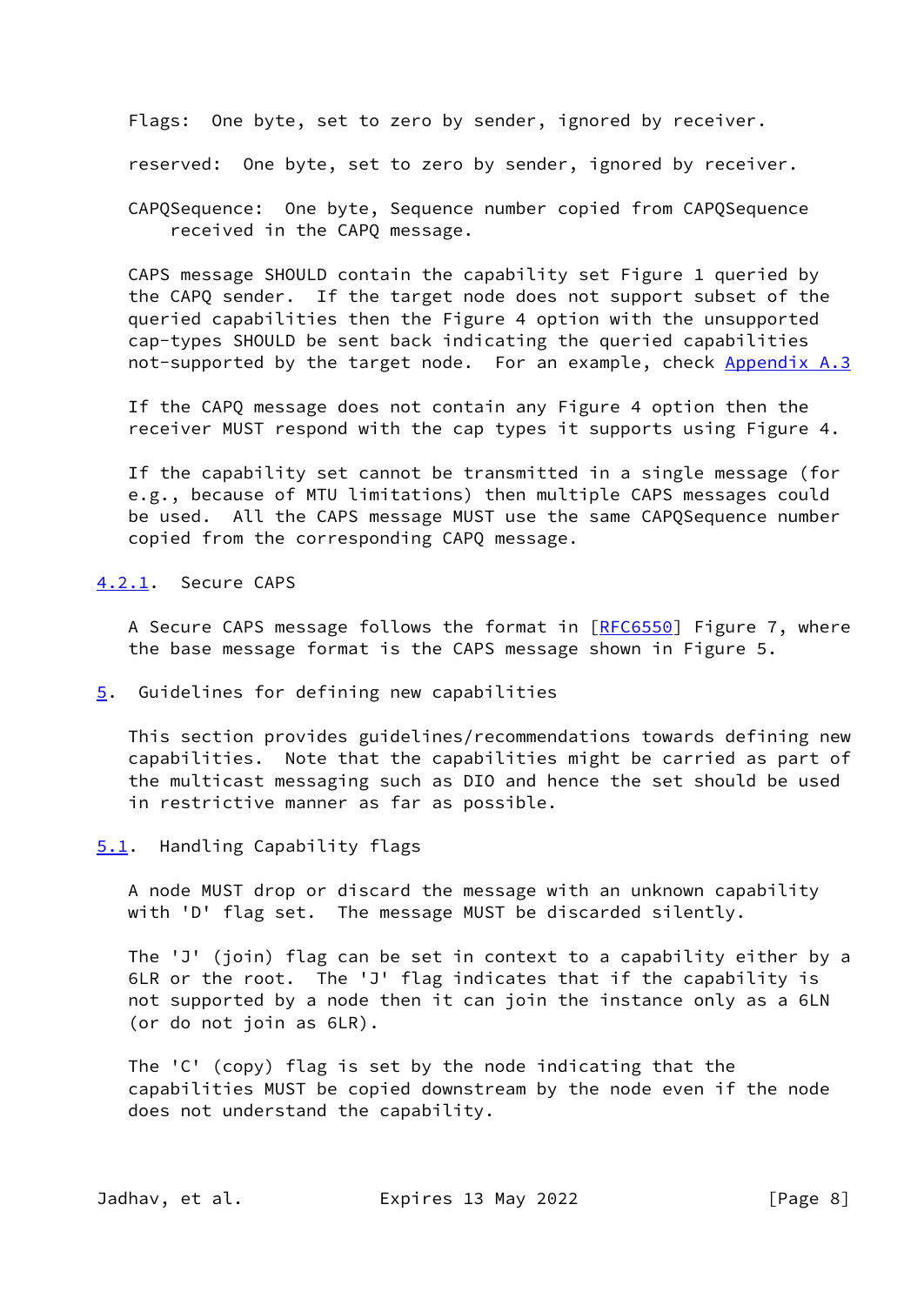<span id="page-9-1"></span>

<span id="page-9-0"></span>[5.1.1](#page-9-0). Rules to handle capabilities flag

 On receiving a capability it does not support, the node MUST check the 'J' flag of the capability before joining the Instance. If the 'J' flag is set then it can only join as a 6LN.

 If the node is operating as 6LR and subsequently it receives a capability from its preferred parent which it does not understand with 'J' flag set, then the node has to switch itself to 6LN mode. During switching the node needs to inform its downstream peers of its changed status by sending a DIO with infinite rank as mentioned in [RFC6550](https://datatracker.ietf.org/doc/pdf/rfc6550). Alternatively, a node may decide to switch to another parent with compatible and known capabilities.

 Capabilities are used to indicate a feature that is supported by the node. Capabilities are not meant for configuration management for e.g., setting a threshold.

<span id="page-9-2"></span>[6](#page-9-2). Node Capabilities

<span id="page-9-3"></span>[6.1](#page-9-3). Capability Indicators

 Capability Indicators indicates the capabilities supported by the node in the form of simple flags. Capabilities who do not have additional information to be specified could make use of these flags to indicate their support.

<span id="page-9-4"></span>[6.1.1](#page-9-4). Format of Capability Indicators

0 1 2 3 0 1 2 3 4 5 6 7 8 9 0 1 2 3 4 5 6 7 8 9 0 1 2 3 4 5 6 7 8 9 0 1 +-+-+-+-+-+-+-+-+-+-+-+-+-+-+-+-+-+-+-+-+-+-+-+-+-+-+-+-+-+-+-+-+ | CapType=0x01 | Len |J|I|C| Flags |T|..Indicators.. +-+-+-+-+-+-+-+-+-+-+-+-+-+-+-+-+-+-+-+-+-+-+-+-+-+-+-+-+-+-+-+-+

Figure 6: Capability Indicators TLV

Flags: LRs MUST set it to 0. I bit will always be set to 0.

T flag (Bit 1): Indicates whether the node supports 6LoRH [[RFC8138](https://datatracker.ietf.org/doc/pdf/rfc8138)].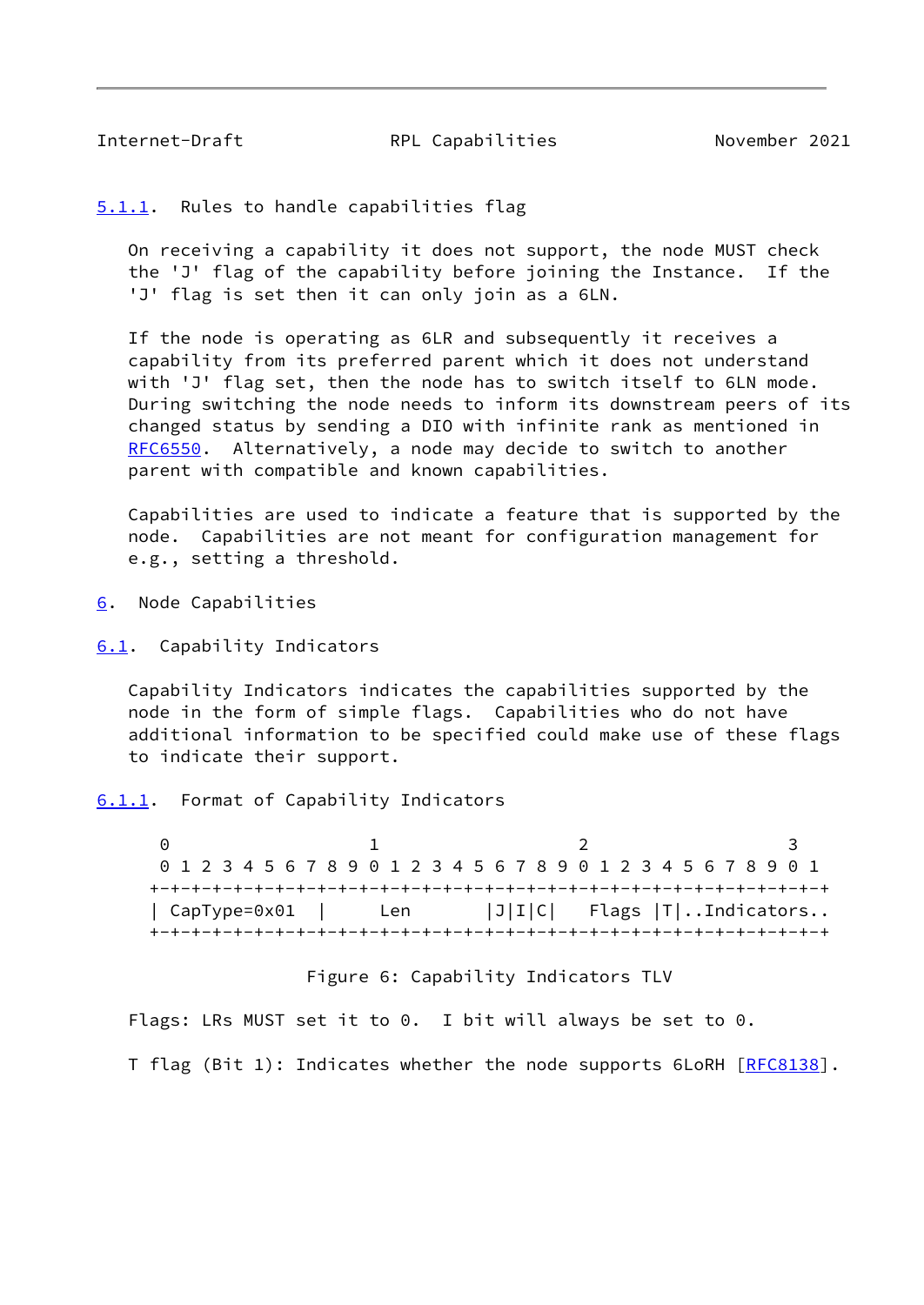<span id="page-10-1"></span>

### <span id="page-10-0"></span>[6.2](#page-10-0). Routing Resource Capability

 Storing mode of operation requires each intermediate router in the LLN to maintain routing states' information in the routing table. LLN routers typically operate with constraints on processing power, memory, and energy (battery power). Memory limits the number of routing states an LR and BR can maintain. When the routing table of an LR or BR is full, it will either reject the new DAO messages received or will use some replacement policy to remove a routing entry and add the new one. Rejection of DAO messages will lead to an increase in DAO message transmission that impacts the energy and network convergence time. Routing state replacement leads to downward path downtime.

 One possible way to solve problems due to routing table size constraint is to use this information to add neighbors to the DAO parent set. Routing resource capability can be used by LR and BR to advertise their current routing table usage details in the network. LR or LNs in LLN can use this information in the selection of the DAO parent set. PCE can use this information to select intermediate routers for the projected routes. Routing Resource is an optional capability.

 Routing resource capabablity sent in DIO message has link local scope and it MUST not be forwarded. The 'C' bit of this capability MUST be set to 0.

<span id="page-10-2"></span>[6.2.1](#page-10-2). Format of Routing Resource Capability

0 1 2 3 0 1 2 3 4 5 6 7 8 9 0 1 2 3 4 5 6 7 8 9 0 1 2 3 4 5 6 7 8 9 0 1 +-+-+-+-+-+-+-+-+-+-+-+-+-+-+-+-+-+-+-+-+-+-+-+-+-+-+-+-+-+-+-+-+ | CapType=0x02 | Len=3 |J|I|C| Flags | Reserved | +-+-+-+-+-+-+-+-+-+-+-+-+-+-+-+-+-+-+-+-+-+-+-+-+-+-+-+-+-+-+-+-+ Total Capacity +-+-+-+-+-+-+-+-+-+-+-+-+-+-+-+-+

Figure 7: Routing Resource Capability TLV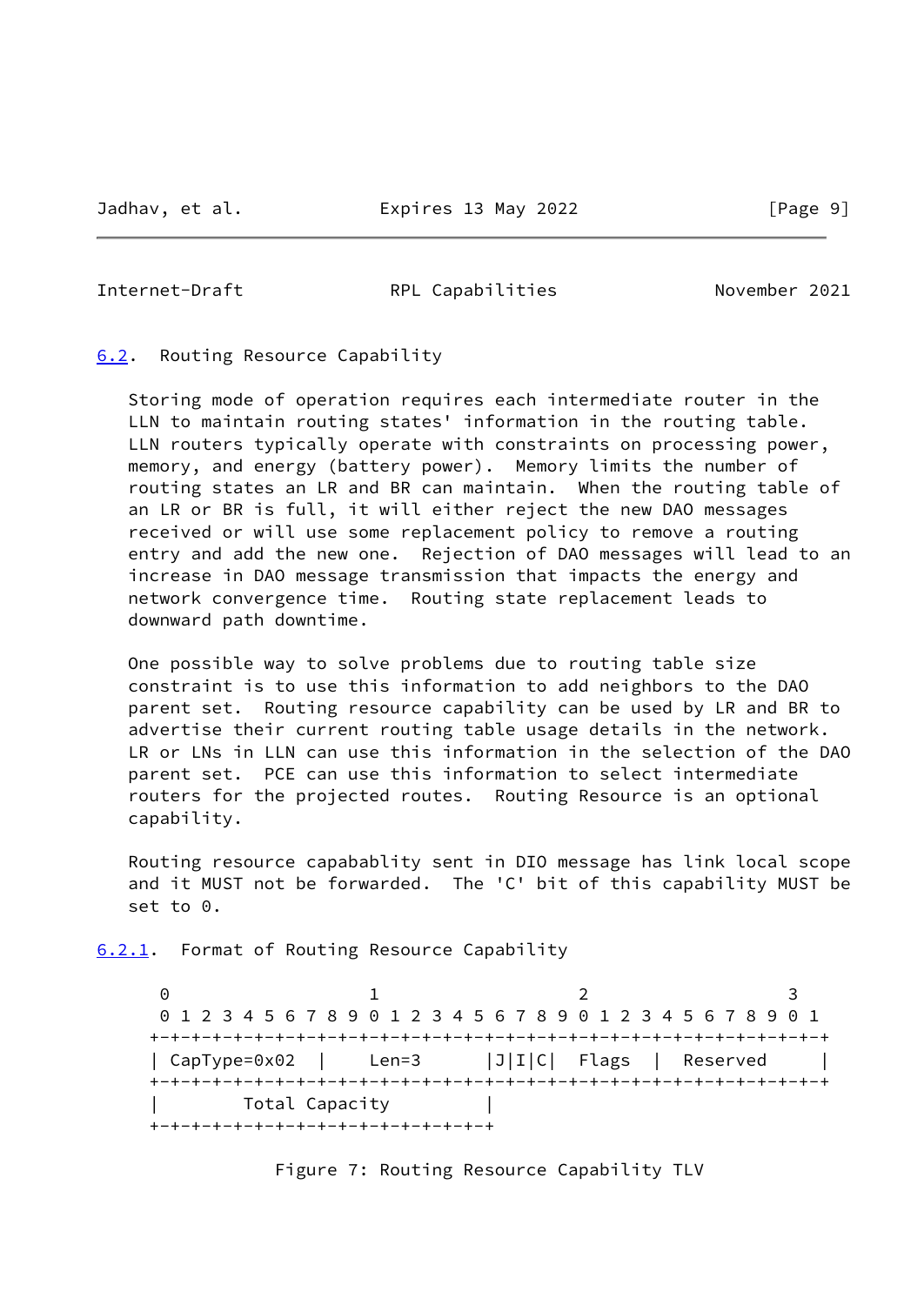Type: 0x02.

Flags: I bit MUST be set to 0. C bit MUST be set to 0.

 Len: 8-bit unsigned integer, representing the length in octets of the option, not including the Option Type and Length/flags fields.

 Resvd: 8-bit unused field. It MUST be initialized to zero by the sender and MUST be ignored by the receiver.

| Expires 13 May 2022<br>Jadhav, et al. | [Page 10] |  |
|---------------------------------------|-----------|--|
|---------------------------------------|-----------|--|

<span id="page-11-1"></span>Internet-Draft **RPL Capabilities** November 2021

 Total Capacity: 16 bit unsigned integer representing the routing table size.

<span id="page-11-0"></span>[7](#page-11-0). Acknowledgements

 Thanks to Georgios Papadopoulos, Li Zhao for early review and feedback.

<span id="page-11-2"></span>[8](#page-11-2). IANA Considerations

 IANA is requested to allocate new codes for the CAPQ and CAPS messages from the RPL Control Codes registry.

| Code     | Description                                       | Reference                   |
|----------|---------------------------------------------------|-----------------------------|
| TBD1     | Capability Query                                  | $\mid$ This document $\mid$ |
| I TBD2 I | Capability Response                               | This document               |
|          | TBD3   Secure Capability Query   This document    |                             |
|          | TBD4   Secure Capability Response   This document |                             |
|          |                                                   |                             |

#### Table 1: New RPL Control Messages

<span id="page-11-3"></span> The MSB of the codes allocated to "Secure" messages above should be set.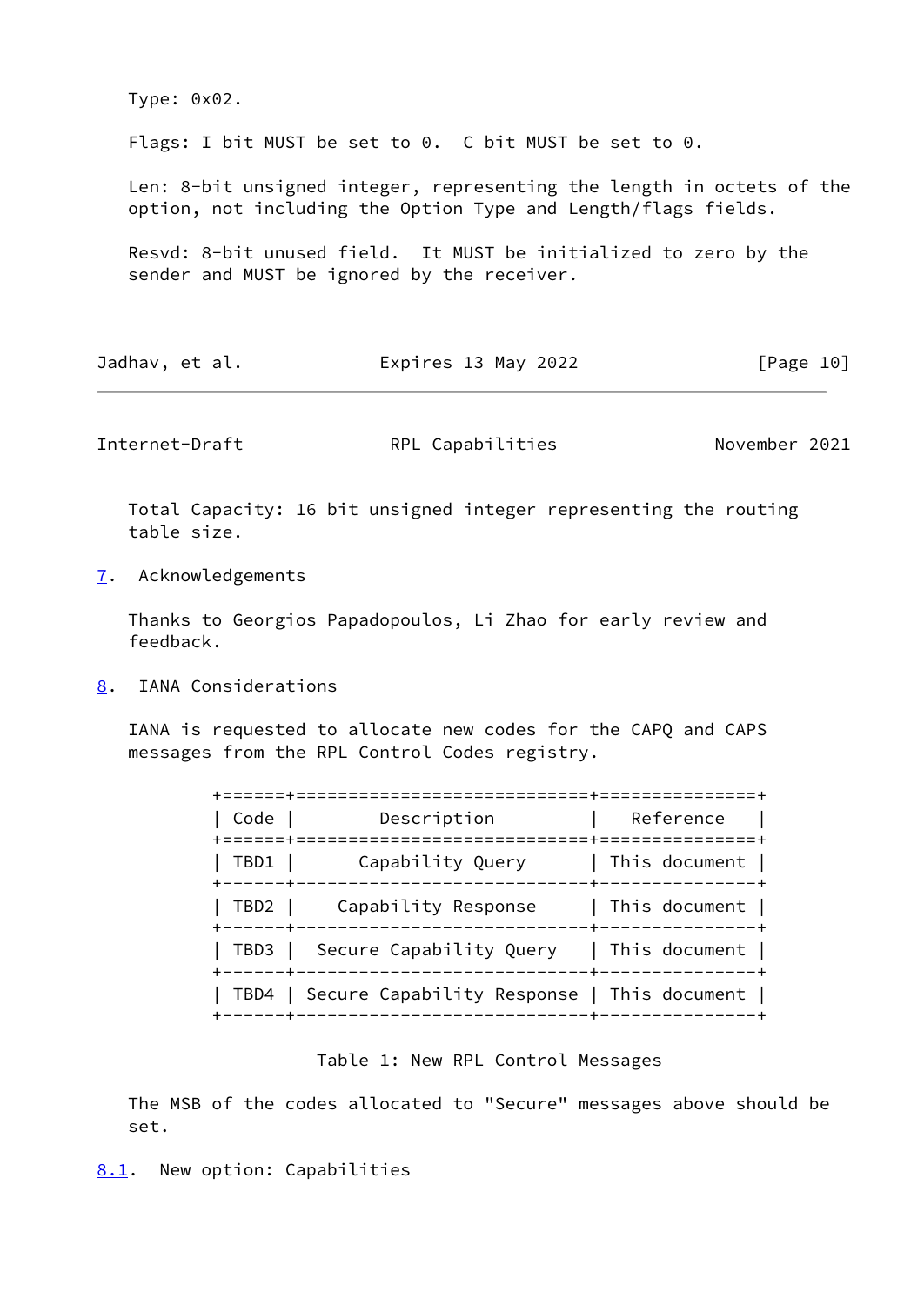New entry is required for supporting new Capabilities option and new Capability Type List Option in the "RPL Control Message Options" space [[RFC6550](https://datatracker.ietf.org/doc/pdf/rfc6550)].

| Value                     | Meaning                                                                               | Reference     |
|---------------------------|---------------------------------------------------------------------------------------|---------------|
| TODO  <br>+-------+------ | Capability Option                                                                     | This document |
|                           | TODO   Capability Type List Option   This document  <br>----------------------+------ |               |

Table 2: New options

Jadhav, et al. **Expires 13 May 2022** [Page 11]

<span id="page-12-1"></span>Internet-Draft RPL Capabilities November 2021

# <span id="page-12-0"></span>[8.2](#page-12-0). Capability Sub-Type

 IANA is requested to create a registry for the Capabilities Type as described in Figure 2 of this document. This registry should be located in TODO. New Capabilities types may be allocated only by an IETF review.

| Value | Meaning                                                                             | Reference |
|-------|-------------------------------------------------------------------------------------|-----------|
|       | $0\times01$   Capability Indicators   This document                                 |           |
|       | 0x02   Routing Resource Capability   This document  <br>----------------------+---- |           |



<span id="page-12-2"></span>[8.3](#page-12-2). New Registry for CAPQ Flags

 IANA is requested to create a registry for the Capabilities flags as described in **Section 4.1** of this document. This registry should be located in TODO. New Capabilities flags may be allocated only by an IETF review. Currently no flags are defined by this document. Each value is tracked with the following qualities: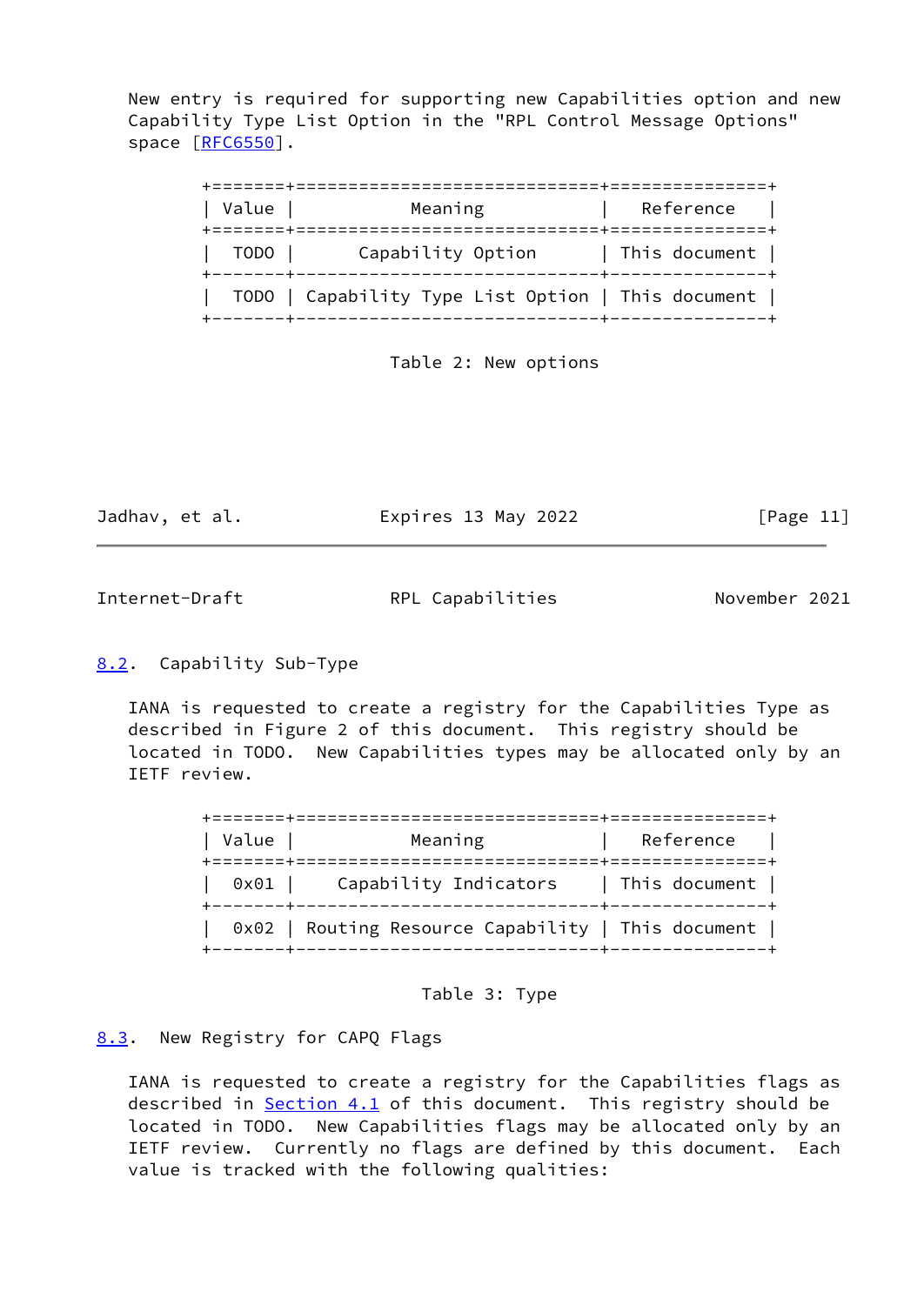- \* Flag
- \* Description
- \* Defining RFC

<span id="page-13-0"></span>[8.4](#page-13-0). New Registry for Capabilities Flags

 IANA is requested to create a registry for the Capabilities flags as described in [Section 2.1](#page-4-3) of this document. This registry should be located in TODO. New Capabilities flags may be allocated only by an IETF review. Currently no flags are defined by this document. Each value is tracked with the following qualities:

- \* Flag
- \* Description
- \* Defining RFC

| Jadhav, et al. | Expires 13 May 2022 | [Page 12] |
|----------------|---------------------|-----------|
|                |                     |           |

<span id="page-13-2"></span>Internet-Draft **RPL Capabilities** November 2021

<span id="page-13-1"></span>[8.5](#page-13-1). New Registry for Capabilities Indicators

 IANA is requested to create a registry for the Capabilities Indicators as described in **[Section 6.1](#page-9-3)** of this document. This registry should be located in TODO. New Capabilities indicators may be allocated only by an IETF review. Each value is tracked with the following qualities:

- \* Flag
- \* Description
- \* Defining RFC
- <span id="page-13-3"></span>[9](#page-13-3). Security Considerations

 The options defined in this document are carried in the base message objects as defined in [[RFC6550](https://datatracker.ietf.org/doc/pdf/rfc6550)]. The RPL control message options are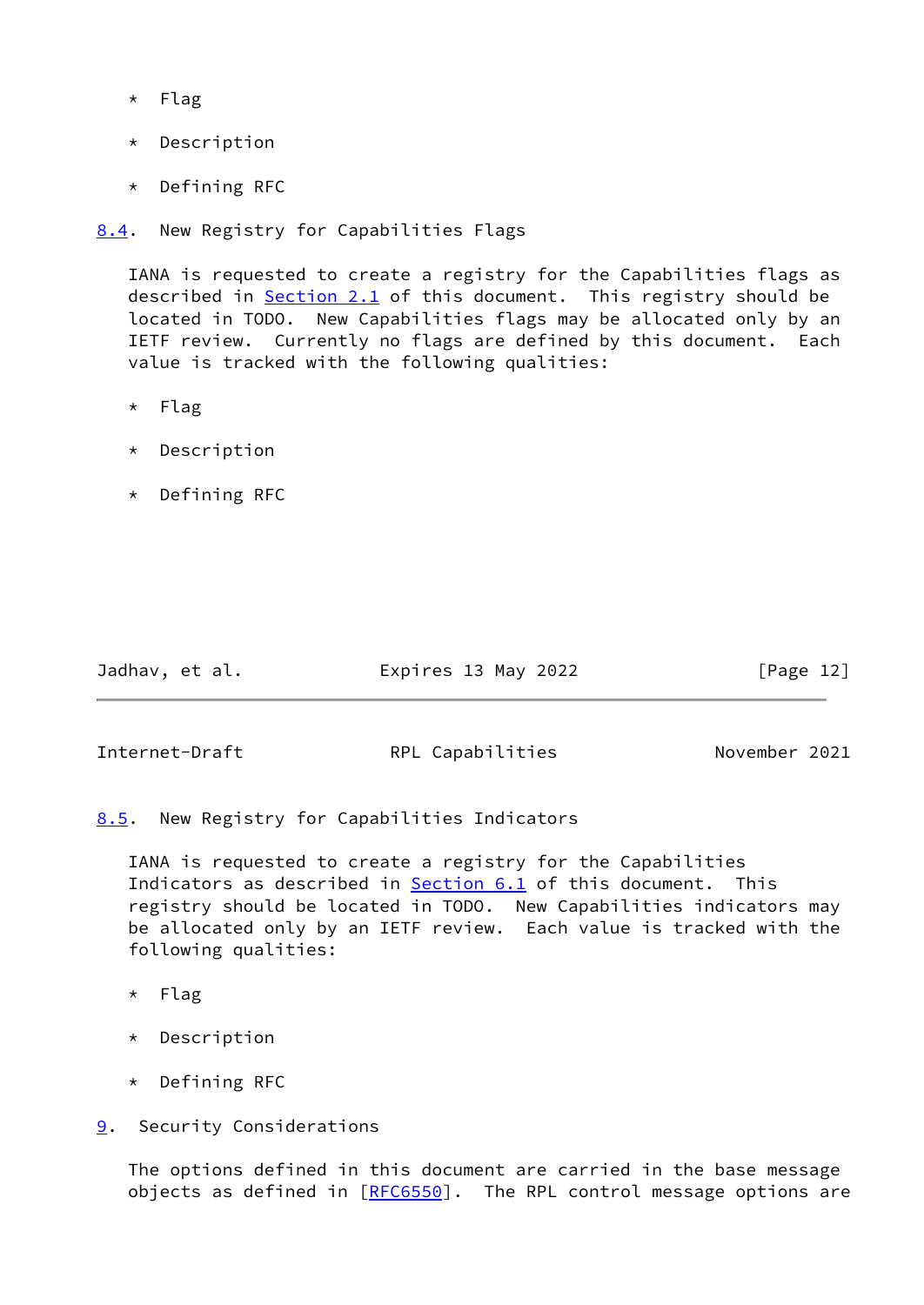protected by the same security mechanisms that protect the base messages.

 Capabilities flag can reveal that the node has been upgraded or is running a old feature set. This document assumes that the base messages that carry these options are protected by RPL security mechanisms and thus are not visible to a malicious node.

 [TODO] implications of malicious attack involving setting the capability flags.

- <span id="page-14-0"></span>[10.](#page-14-0) References
- <span id="page-14-4"></span><span id="page-14-1"></span>[10.1](#page-14-1). Normative References
	- [I-D.ietf-roll-mopex]
		- Jadhav, R. A., Thubert, P., and M. Richardson, "Mode of Operation extension", Work in Progress, Internet-Draft, [draft-ietf-roll-mopex-03,](https://datatracker.ietf.org/doc/pdf/draft-ietf-roll-mopex-03) 31 March 2021, <[https://www.ietf.org/archive/id/draft-ietf-roll-mopex-](https://www.ietf.org/archive/id/draft-ietf-roll-mopex-03.txt) [03.txt](https://www.ietf.org/archive/id/draft-ietf-roll-mopex-03.txt)>.
	- [RFC2119] Bradner, S., "Key words for use in RFCs to Indicate Requirement Levels", [BCP 14](https://datatracker.ietf.org/doc/pdf/bcp14), [RFC 2119](https://datatracker.ietf.org/doc/pdf/rfc2119), DOI 10.17487/RFC2119, March 1997, <[https://www.rfc-editor.org/info/rfc2119>](https://www.rfc-editor.org/info/rfc2119).
	- [RFC6550] Winter, T., Ed., Thubert, P., Ed., Brandt, A., Hui, J., Kelsey, R., Levis, P., Pister, K., Struik, R., Vasseur, JP., and R. Alexander, "RPL: IPv6 Routing Protocol for
- Jadhav, et al. **Expires 13 May 2022** [Page 13]

<span id="page-14-3"></span>Internet-Draft **RPL Capabilities** November 2021

Low-Power and Lossy Networks", [RFC 6550](https://datatracker.ietf.org/doc/pdf/rfc6550), DOI 10.17487/RFC6550, March 2012, <[https://www.rfc-editor.org/info/rfc6550>](https://www.rfc-editor.org/info/rfc6550).

 [RFC8138] Thubert, P., Ed., Bormann, C., Toutain, L., and R. Cragie, "IPv6 over Low-Power Wireless Personal Area Network (6LoWPAN) Routing Header", [RFC 8138](https://datatracker.ietf.org/doc/pdf/rfc8138), DOI 10.17487/RFC8138, April 2017, [<https://www.rfc-editor.org/info/rfc8138](https://www.rfc-editor.org/info/rfc8138)>.

<span id="page-14-2"></span>[10.2](#page-14-2). Informative References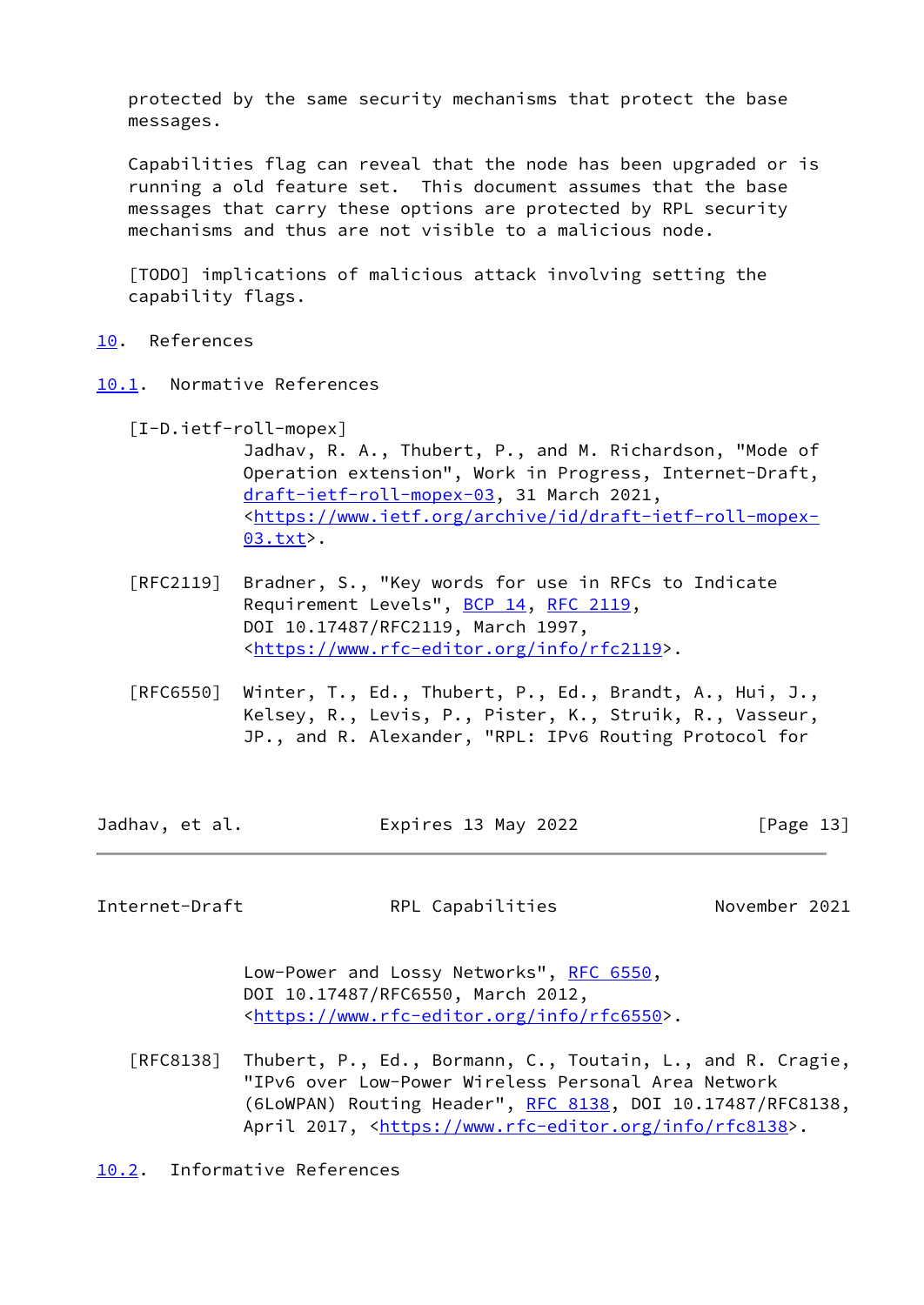[I-D.ietf-lwig-nbr-mgmt-policy]

 Jadhav, R. A., Sahoo, R. N., Duquennoy, S., and J. Eriksson, "Neighbor Management Policy for 6LoWPAN", Work in Progress, Internet-Draft, [draft-ietf-lwig-nbr-mgmt](https://datatracker.ietf.org/doc/pdf/draft-ietf-lwig-nbr-mgmt-policy-03) [policy-03,](https://datatracker.ietf.org/doc/pdf/draft-ietf-lwig-nbr-mgmt-policy-03) 21 February 2019, <[https://www.ietf.org/archive/id/draft-ietf-lwig-nbr-mgmt](https://www.ietf.org/archive/id/draft-ietf-lwig-nbr-mgmt-policy-03.txt) [policy-03.txt>](https://www.ietf.org/archive/id/draft-ietf-lwig-nbr-mgmt-policy-03.txt).

<span id="page-15-3"></span>[I-D.ietf-roll-dao-projection]

 Thubert, P., Jadhav, R. A., and M. Gillmore, "Root initiated routing state in RPL", Work in Progress, Internet-Draft, [draft-ietf-roll-dao-projection-21,](https://datatracker.ietf.org/doc/pdf/draft-ietf-roll-dao-projection-21) 27 September 2021, <[https://www.ietf.org/archive/id/draft](https://www.ietf.org/archive/id/draft-ietf-roll-dao-projection-21.txt) [ietf-roll-dao-projection-21.txt](https://www.ietf.org/archive/id/draft-ietf-roll-dao-projection-21.txt)>.

[I-D.thubert-roll-turnon-rfc8138]

Thubert, P. and L. Zhao, "Configuration option for [RFC](https://datatracker.ietf.org/doc/pdf/rfc8138) [8138"](https://datatracker.ietf.org/doc/pdf/rfc8138), Work in Progress, Internet-Draft, [draft-thubert](https://datatracker.ietf.org/doc/pdf/draft-thubert-roll-turnon-rfc8138-03) [roll-turnon-rfc8138-03](https://datatracker.ietf.org/doc/pdf/draft-thubert-roll-turnon-rfc8138-03), 8 July 2019, [<http://www.ietf.org/](http://www.ietf.org/internet-drafts/draft-thubert-roll-turnon-rfc8138-03.txt) [internet-drafts/draft-thubert-roll-turnon-rfc8138-03.txt>](http://www.ietf.org/internet-drafts/draft-thubert-roll-turnon-rfc8138-03.txt).

 [RFC6551] Vasseur, JP., Ed., Kim, M., Ed., Pister, K., Dejean, N., and D. Barthel, "Routing Metrics Used for Path Calculation in Low-Power and Lossy Networks", [RFC 6551](https://datatracker.ietf.org/doc/pdf/rfc6551), DOI 10.17487/RFC6551, March 2012, <[https://www.rfc-editor.org/info/rfc6551>](https://www.rfc-editor.org/info/rfc6551).

<span id="page-15-0"></span>[Appendix A.](#page-15-0) Capability Handshake Example

<span id="page-15-1"></span>[A.1](#page-15-1). Query supported Cap Types

<span id="page-15-2"></span>

| Jadhav, et al. | Expires 13 May 2022 |                  | [Page 14] |               |  |
|----------------|---------------------|------------------|-----------|---------------|--|
| Internet-Draft |                     | RPL Capabilities |           | November 2021 |  |
|                | Root                |                  | 6LR/6LN   |               |  |

 | | | CAPQ(seq=1, opts=nil) | |---------------------------------->|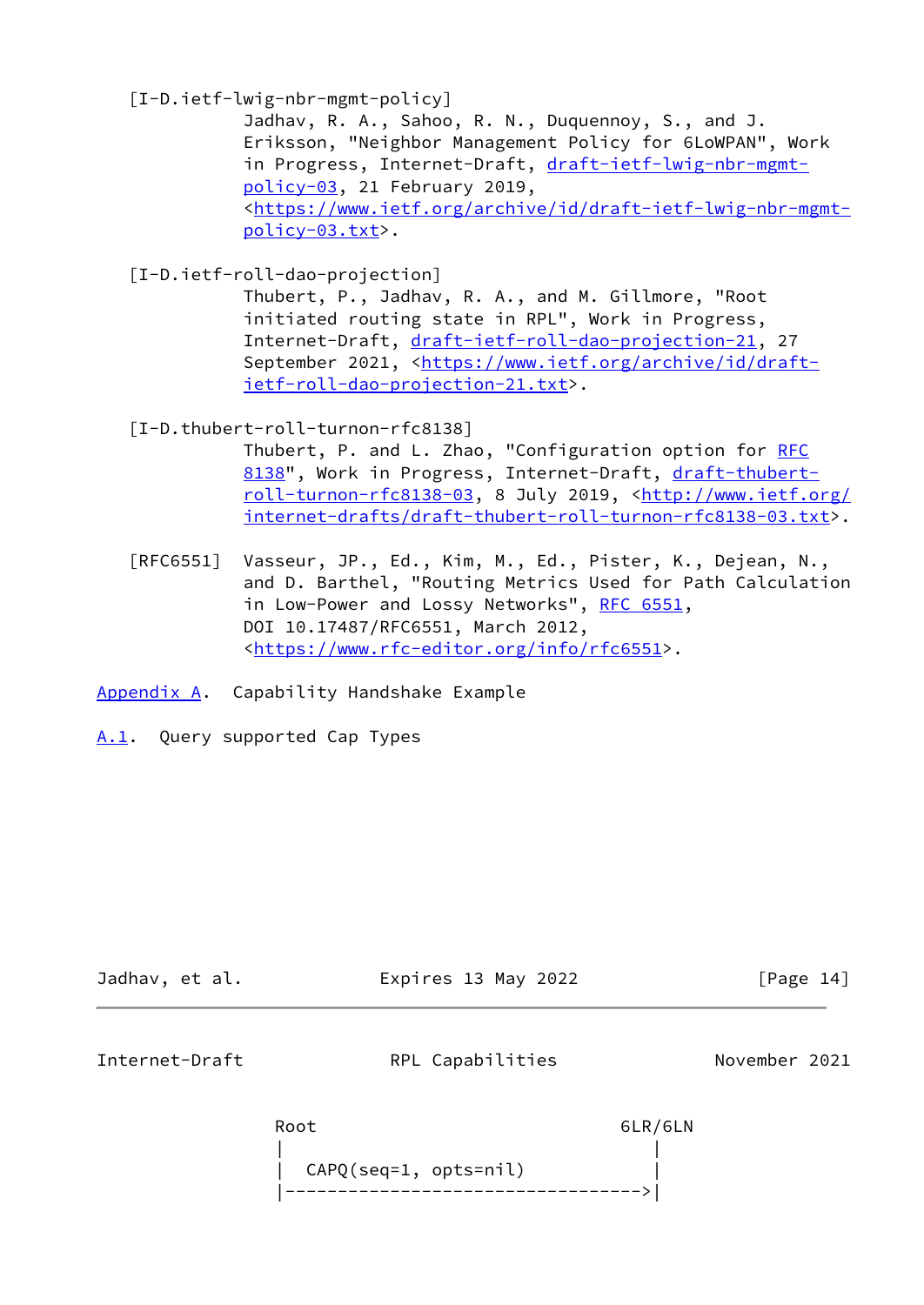| | | | | CAPS(seq=1, opts={CapTypeList}) | |<----------------------------------| | |

Figure 8: Query supported Cap Types

 CAPQ message with no CapTypeList Option results in the peer responding with a CAPS message with CapTypeList Option indicating all the capability set it supports.

<span id="page-16-0"></span>[A.2](#page-16-0). Query specific Cap Set

Root 6LR/6LN | |  $\mathsf{CAPQ}(\mathsf{seq}{=}\mathsf{2}\,,$  | opts={CapTypeList=[Cap1, Cap2]})| |---------------------------------->| | | | | | CAPS(seq=2, | | opts={Cap1=Cap1Value, | | Cap2=Cap2Value}) | |<----------------------------------| | |

Figure 9: Query specific Cap Set

 This flow indicates the case where the Root probes for specific Capabilities of the peer node and the peer node responds with the value of indicated Capability set.

<span id="page-16-1"></span>[A.3](#page-16-1). CAPS with partial Cap Set

Jadhav, et al. **Expires 13 May 2022** [Page 15]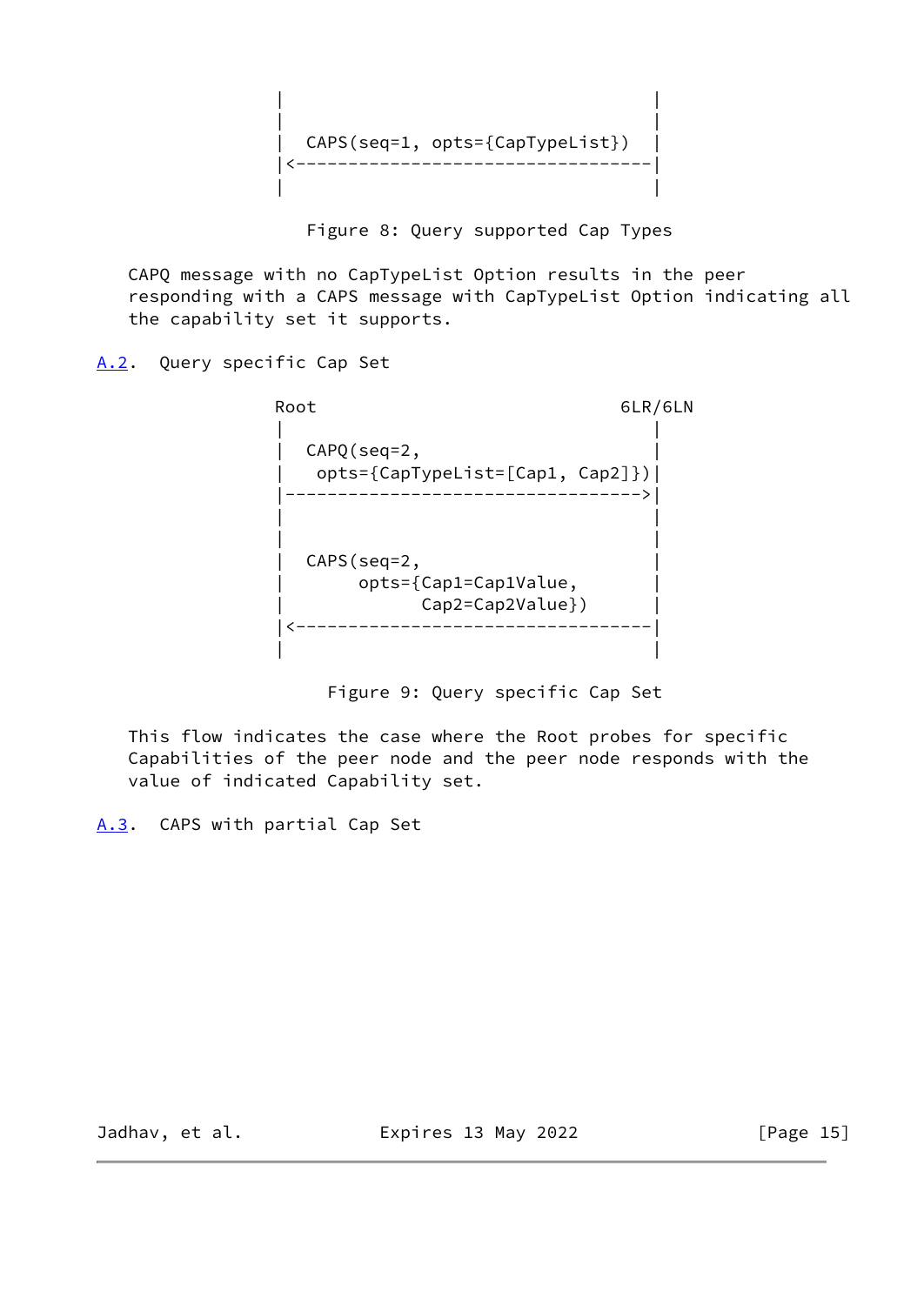```
Root 6LR/6LN
| |
         CAPO(seq=3,
           | opts={CapTypeList=[Cap1, Cap2, |
                \textsf{Cap3, Cap4}]\}) |---------------------------------->|
| |
| |
         CAPS(seq=3,
           | opts={Cap2=Cap2Value, |
             Cap3=Cap3Value,
              | CapTypeList=[Cap1,Cap4]})|
          |<----------------------------------|
| |
```
Figure 10: Partial Capability Set handshake

 Assume that Root queries for capabilities {Cap1, Cap2, Cap3, Cap4} from the peer node. However the peer node does not support or does not understand capability {cap1, cap4}. In this case the peer node will respond back with value of Cap2 and Cap3 (which it understands) and set the CapTypeList option with {Cap1, Cap4} type.

## Authors' Addresses

 Rahul Arvind Jadhav (editor) Huawei Kundalahalli Village, Whitefield, Bangalore 560037 Karnataka India Phone: +91-080-49160700 Email: rahul.ietf@gmail.com Pascal Thubert Cisco Systems, Inc Building D 45 Allee des Ormes - BP1200 06254 MOUGINS - Sophia Antipolis France Phone: +33 497 23 26 34

Email: pthubert@cisco.com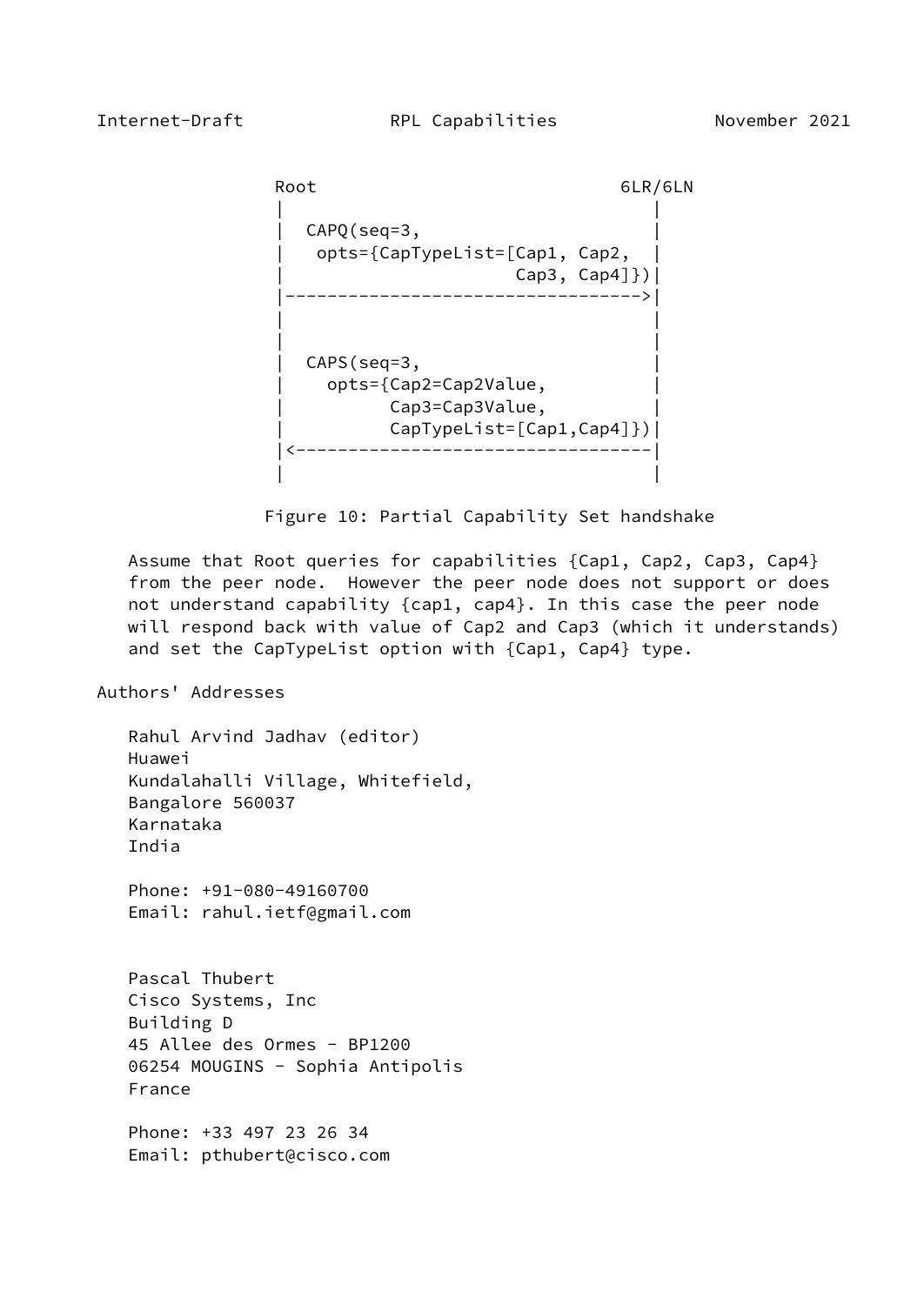Michael Richardson Sandelman Software Works

Email: mcr+ietf@sandelman.ca

 Rabi Narayan Sahoo Juniper

Email: rabinarayans0828@gmail.com